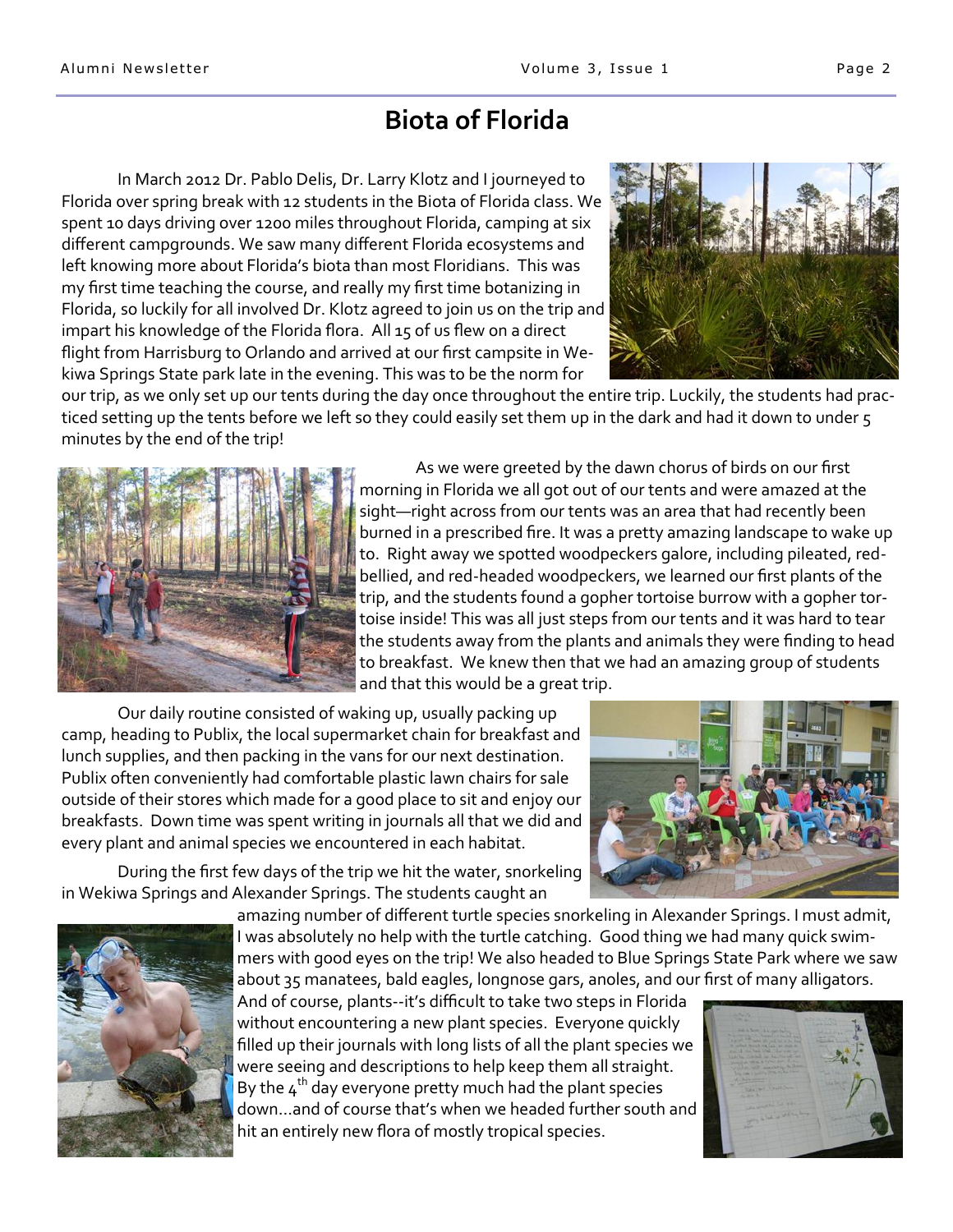## **Biota of Florida**

Mid-way through our trip we visited Archbold Biological Station. When we first arrived Dr. Delis stopped a woman walking by to ask her some questions and she turned out to be an extremely friendly post-doctoral research who was studying the Florida Scrub Jay—one of the more charismatic fauna there at the station. Using the peanuts we had bought on our way there, she called them in for us so we were able to get a great view. After hiking through the unique Florida scrub habitat, we were surprised by a visit from Dr. Delis's former Shippensburg Master's student, Zach Forsburg, who was living there and studying the federally threatened Eastern Indigo Snake. We were in



luck because he had a snake with him that he was about to release so we were able to see this special species and hear more about their biology and the work that Zach is doing with the Orianne society to better understand the habits of this rather elusive snake.

The next stop on our trip was Corkscrew Swamp Sanctuary, a haven for wildlife and plants galore. Here we were able to get great views of wood storks in the ditches as we drove in. We spent much more time here than we had planned, but were treated to so many great sights. The boardwalk takes you through really striking



transitions between several distinct habitats from pine flatwoods to wet prairie to pond cypress forest and then to bald cypress forest. While there we befriended one of the volunteers who made sure we didn't miss the coiled water moccasin, banded water snake, and two barred owls that were hidden in the forest. He also took several of us off the beaten path to see a flowering cowhorn orchid, which is an epiphyte that was growing on the upper branches of a tall cypress. It was a pretty special sight. Some others in the group were treated to close-up views of a river otter. This was an amazing stop and we ended up eating our lunch around 5pm at the picnic tables outside of the sanctuary---slightly behind schedule but well worth it. Our next stop was our first swim in the ocean since arriving in Florida.

After heading further south along Florida's west coast we hit tropical hardwood forests and commenced learning a new flora. We canoed through mangrove forests, learned to distinguish red, white and black mangroves from one another, and were amused by the many mangrove crabs skittering about. We then headed south to our campground in Everglades National Park. We started our day in the Everglades by first stopping for breakfast at a great fruit market called 'Robert is Here.' This place was fabulous and most of us had tropical fruit milkshakes in a huge variety of flavors. What better breakfast could you ask for? After getting our tropical fruit fix and having our picture taken with Robert himself we headed back into the park where we spent one extreme-

ly full and wonderful day hiking six trails and seeing wide array of bird, plant, amphibian, and reptile species. Anhingas and Cormorants were everywhere, and here we also were able to compare tricolored, green, great blue, and little blue herons side-by-side. Driving along and missing our intended trail turned out to be one of our best mistakes as we turned around at a pond that was filled with wading birds. It was the pink roseate spoonbills that first caught our attention. However, after getting out and scanning the pond we also discovered Northern shovelers, moorhens, lesser yellowlegs, green winged teal, black-necked stilts and more! Finally, the many u-turns that were so characteristic of our trip paid off!